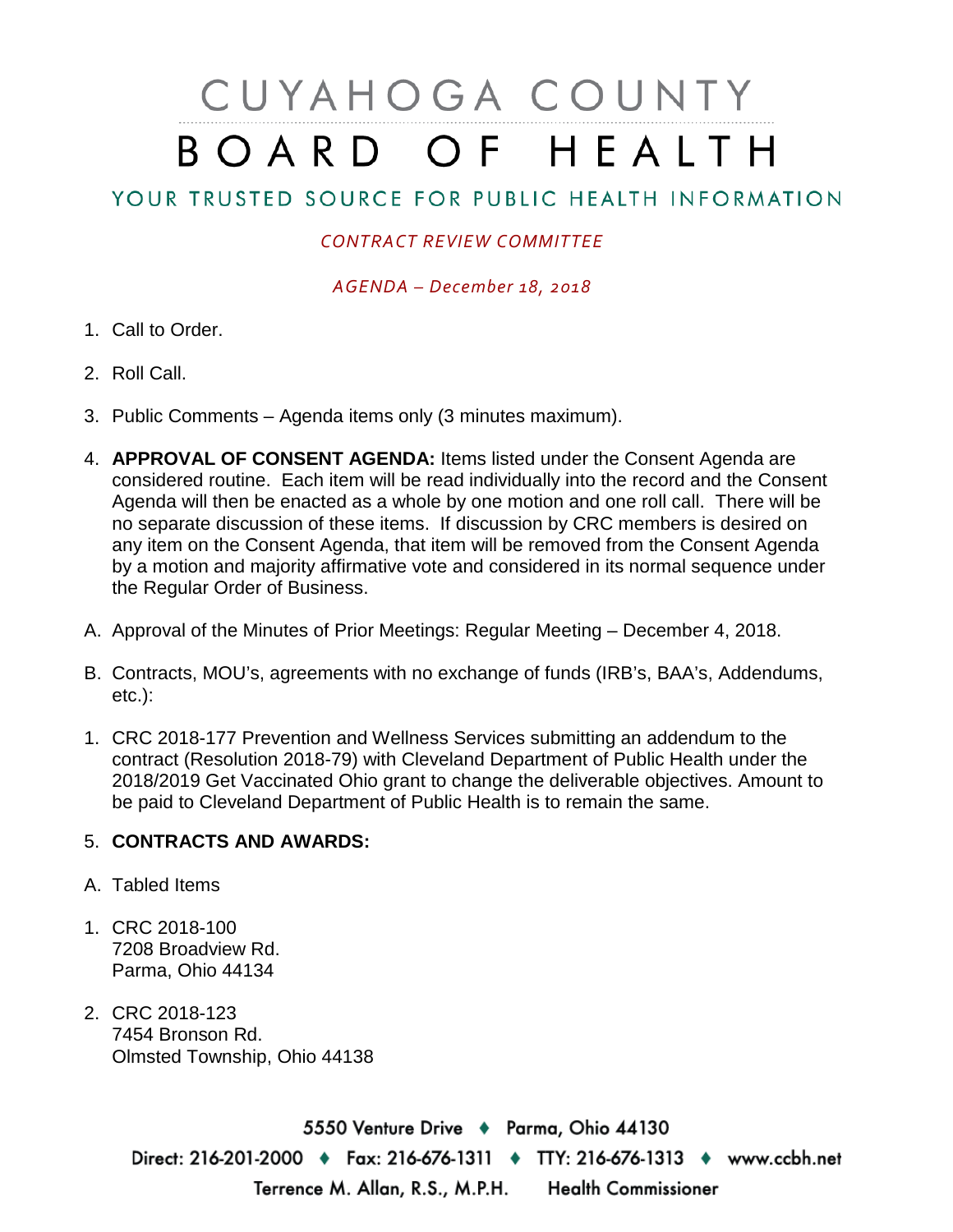3. CRC 2018-142 Epidemiology, Surveillance and Informatics Services submitting an agreement with the Association of Ohio Health Commissioners (AOHC) to secure an emergency preparedness consultant from July 1, 2018 to June 30, 2019. Amount to be paid to AOHC is not to exceed \$5,500.00.

Purpose: To allow AOHC to secure an emergency preparedness consultant on behalf of CCBH to serve as a liaison for emergency preparedness planning functions as outlined by the BTeam.

Funding Source: 100% reimbursable through the FY2019 PHEP grant

- 4. CRC 2018-160 27912 Pergl Rd. Solon, Ohio 44139
- 5. CRC 2018-161 27605 Pergl Rd. Glenwillow, Ohio 44139
- 6. CRC 2018-162 6845 Richmond Rd. Glenwillow, Ohio 44139
- 7. CRC 2018-173 24421 Barrett Rd. Olmsted Township, Ohio 44138
- B. New Items For Review
- 1. Bid/Quote Openings ≥ \$25,000.00

None

2. Bid/Quote Openings < \$25,000.00

None

- 3. Expenditures: Contracts < \$25,000.00
- a. CRC 2018-178 Epidemiology, Surveillance and Informatics Services submitting an addendum to the contract with the City of Cleveland (Resolution 2018-111) to increase the amount to be paid to the City of Cleveland from \$169,707.00 to \$172,479.00 and increase the in-kind match requirement from \$13,607.00 to \$13,281.00.

Purpose: To allow meet the deliverable associated with the ODH 2018/2019 PHEP grant.

5550 Venture Drive + Parma, Ohio 44130 Direct: 216-201-2000 ♦ Fax: 216-676-1311 ♦ TTY: 216-676-1313 ♦ www.ccbh.net Terrence M. Allan, R.S., M.P.H. **Health Commissioner**